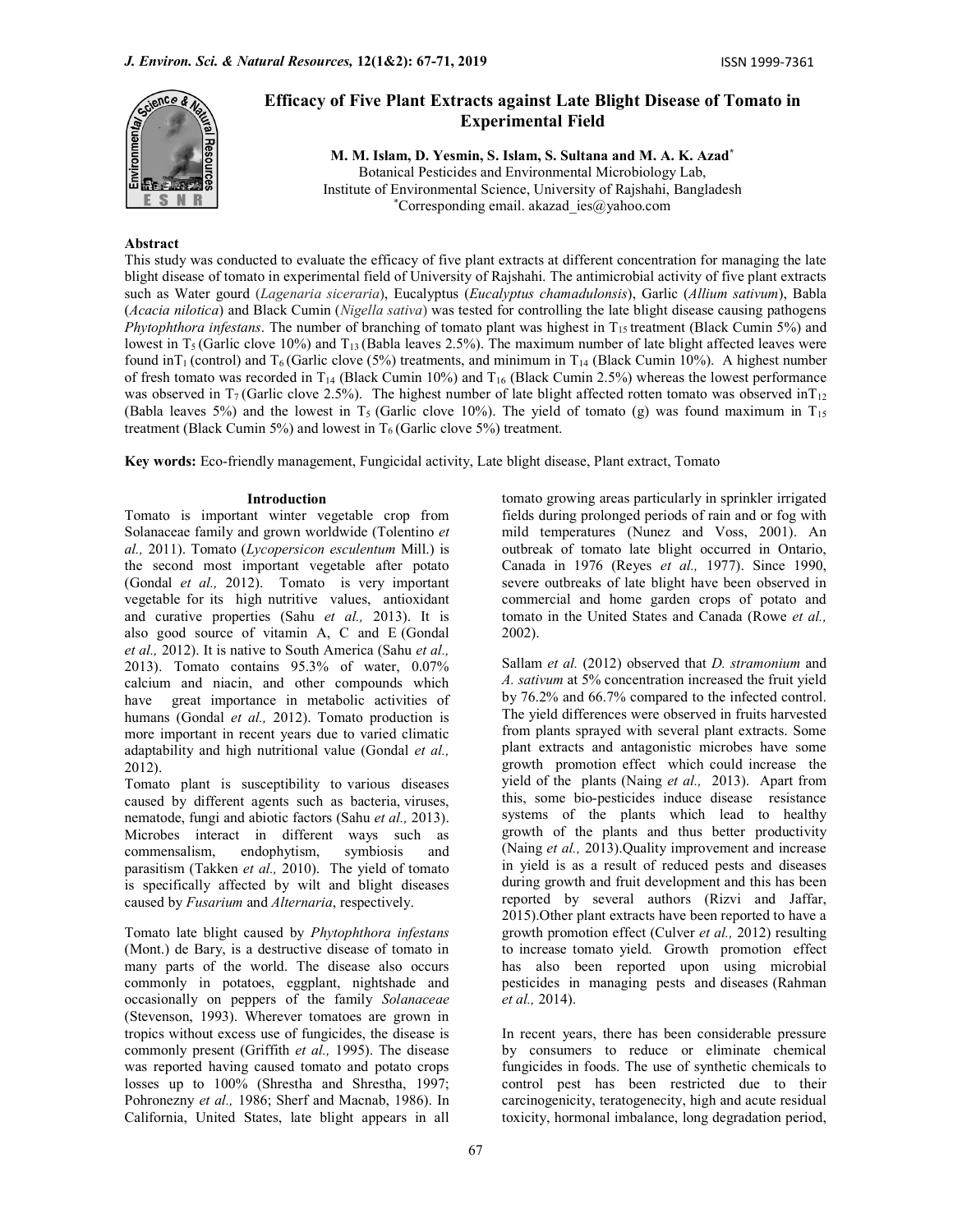environmental pollution and their adverse effects on food and side effects on humans (Brent and Hollomon, 1998; Dubey et al., 2007; Kumar et al., 2007).

Considering the growing importance of the late blight disease and lack of information on integrated management, the present study was carried out to develop eco-friendly fungicides to manage this disease. There are number of useful agrochemicals that are derived from plants. These compounds may provide useful templates to produce more active agrochemicals with less environmental risk. The presence of antifungal compounds in higher plants has long been recognized as an important factor to disease resistance (Mahadevan, 1982; Singh and Dwivedi, 1987; Kurucheve et al., 1997).

Therefore, this research was conducted considering the following objectives,

- i) To assess the efficacy of five plant extracts on tomato plant growth (height and branches) and yield, and
- ii) To assess the efficacy of plant extracts on the control of late blight disease of tomato in experimental field.

#### Materials and Methods

Plants having the bioactivity against the fungal diseases were surveyed through survey of literature and published papers. Thereafter, a field survey was conducted to identify the origin, habitat and status of bioactive plants in the campus of University of Rajshahi, Bangladesh. Five most bioactive plants such as Water gourd (Lagenaria siceraria), Eucalyptus (Eucalyptus chamadulonsis), Garlic (Allium sativum), Babla (Acacia nilotica) and Black Cumin (Nigella sativa) were collected for this experiment.

## Plant extract preparation and spray

About 100 gram of plant material was boiled in 1000 ml distilled water (w/v, 1:10) for 45 minutes and then passed through two layers of cheese cloth (Hossain and Hossain, 2012). The extracts were centrifuged at 3000 rpm for 20 minutes and stored in a refrigerator at 4°C until used.

Plant extract was sprayed twice a week in the field with the help of sprayer.

### Experimental plot and treatments

This field experiment was carried out at Botanical Pesticides Research Field of the Institute of Environmental Science of University of Rajshahi, Bangladesh during Robi season of 2020. Tomato saplings were planted on  $15<sup>th</sup>$  January, 2020 in the experimental field. Five plant extracts were applied against late blight causing pathogens (Phytophthora infestans) of tomato. The Experimental treatments are  $T_1$ - control,  $T_2$  – Water gourd leaves (10%),  $T_3$  – Water gourd leaves (5%),  $T_4$  – Water gourd leaves (2.5%)  $T_5$ – Garlic clove (10%),  $T_6$  - Garlic clove (5%)  $T_7$ –Garlic clove (2.5%),  $T_8$  - Eucalyptus leaves (10%),  $T_9$  -Eucalyptus leaves (5%),  $T_{10}$ –Eucalyptus leaves (2.5%),  $T_{11}$  – Babla leaves (10%),  $T_{12}$  - Babla leaves (5%),  $T_{13}$  -Babla leaves  $(2.5\%),$ T<sub>14</sub> - Black Cumin (10%), T<sub>15</sub> -Black Cumin (5%) and  $T_{16}$  - Black Cumin (2.5%).

#### Results and Discussion

During this experiment, the highest plant growth (79.33 $\pm$ 2.66 cm) was observed in T<sub>12</sub> treatment (Babla leaves 5%) and second highest (79.00±2.56 cm) was in T9 treatment (Eucalyptus leaves 5%) treatment. Plant growth in T<sub>4</sub>, T<sub>5</sub>, T<sub>6</sub>, T<sub>7</sub>, T<sub>11</sub>, T<sub>13</sub>, T<sub>14</sub> and T<sub>16</sub> treatments are statistically similar and lowest growth (56.00±2.30 cm) was found in  $T_3$  (Water gourd leaves 5%). The number of branches was highest  $(3.00\pm1.00a)$  in T<sub>15</sub> (Black Cumin 5%) and lowest in  $T_5$ - Garlic clove 10% (Table 1).

The maximum number of late blight affected leaves  $(10.67\pm1.70)$  was found in T<sub>6</sub> (Garlic clove 5%) and Control (10.00 $\pm$ 1.86), and lowest (4.33 $\pm$ 1.24) in T<sub>16</sub> (Black Cumin 2.5%). The treatment  $T_9$  (Eucalyptus leaves 5%) also showed good protection of tomato leaves  $(4.67\pm1.59)$  from late blight disease (Table 1).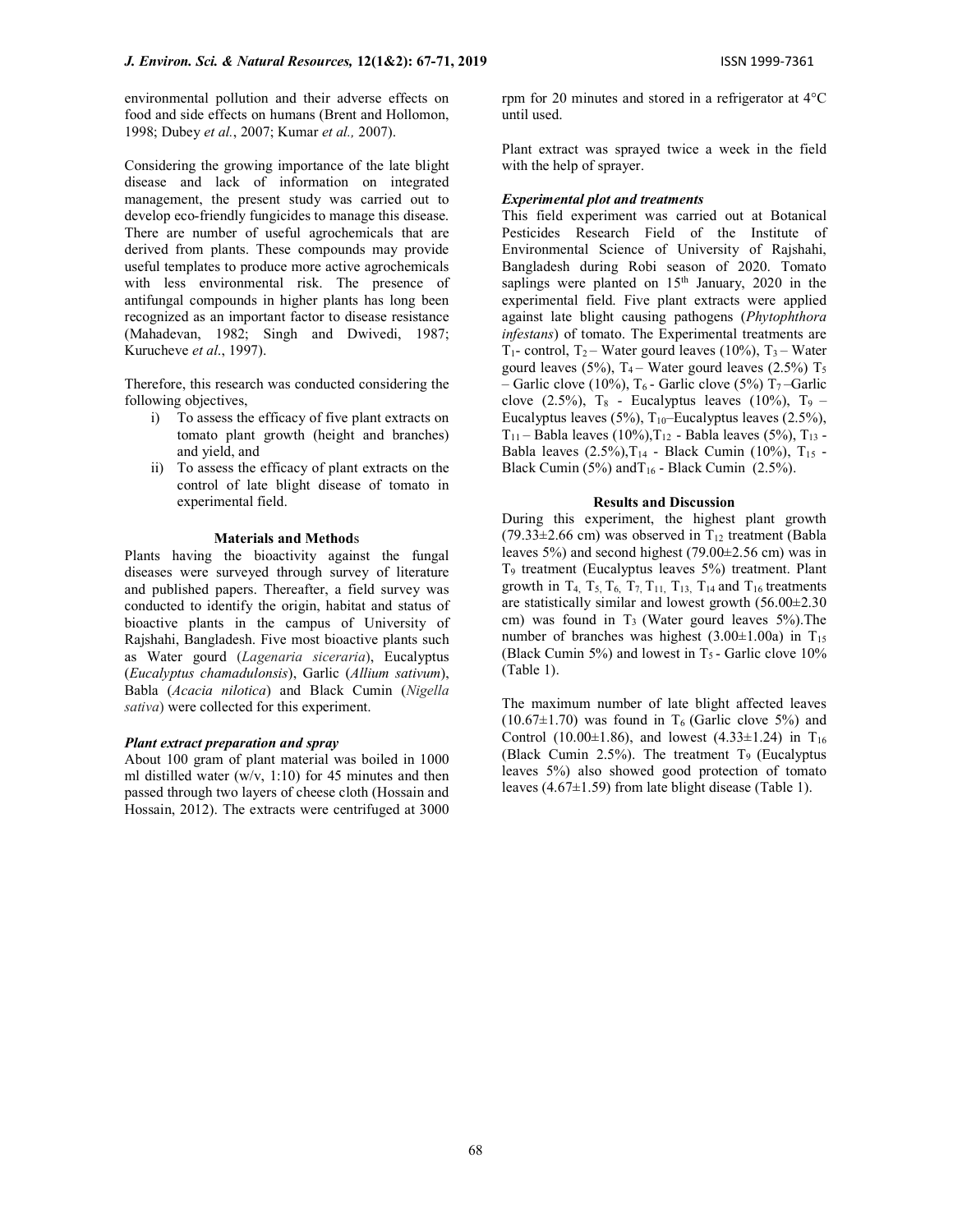#### J. Environ. Sci. & Natural Resources, 12(1&2): 67-71, 2019 ISSN 1999-7361

| Treatment                            | Plant height (cm)   | No. of branch      | No. of affected leaves |
|--------------------------------------|---------------------|--------------------|------------------------|
| $T_1$ - control                      | $69.00 \pm 3.11$ ab | $2.33 \pm 0.76$ ab | $10.00 \pm 1.86$ ab    |
| $T_2$ - Water gourd leaves (10%)     | $68.67 \pm 2.84$ ab | $2.33 \pm 0.76$ ab | $8.33 \pm 1.07$ abc    |
| $T_3$ -Water gourd leaves (5%)       | $56.00 \pm 2.30 b$  | $2.67 \pm 0.76a$   | $7.33 \pm 1.44$ abc    |
| $T_4$ - Water gourd leaves $(2.5\%)$ | $75.33 \pm 2.71a$   | $2.33 \pm 0.76 b$  | $8.67 \pm 1.24$ abc    |
| $T_5$ - Garlic clove (10%)           | $73.33 \pm 2.92a$   | $2.00\pm0.00b$     | $8.00 \pm 1.73$ abc    |
| $T_6$ - Garlic clove (5%)            | $69.67 \pm 2.38a$   | $2.67 \pm 0.76$ ab | $10.67 \pm 1.70$ aa    |
| $T_7$ - Garlic clove (2.5%)          | $71.33 \pm 2.66a$   | $2.33 \pm 0.76$ ab | $7.33 \pm 1.24$ abc    |
| $T_8$ - Eucalyptus leaves (10%)      | $68.67 \pm 3.74ab$  | $2.33 \pm 0.76$ ab | $6.33 \pm 1.07$ abc    |
| $T_9$ - Eucalyptus leaves $(5\%)$    | 79.00±2.56a         | $2.33 \pm 0.76$ ab | $4.67 \pm 1.59c$       |
| $T_{10}$ - Eucalyptus leaves (2.5%)  | $67.00 \pm 3.73$ ab | $2.33 \pm 0.76$ ab | $6.67 \pm 0.76$ abc    |
| $T_{11}$ - Babla leaves (10%)        | $71.00 \pm 3.19a$   | $2.67 \pm 0.76$ ab | $5.00 \pm 0.00c$       |
| $T_{12}$ - Babla leaves (5%)         | 79.33±2.24a         | $2.67 \pm 0.76$ ab | $5.33 \pm 0.76c$       |
| $T_{13}$ -Babla leaves (2.5%)        | $71.33 \pm 3.20a$   | $2.00\pm0.00b$     | $5.67 \pm 1.07$ bc     |
| $T_{14}$ - Black Cumin (10%)         | 71.00±1.00a         | $2.00 \pm 0.00$    | $4.67 \pm 1.07c$       |

 $T_{15}$  - Black Cumin (5%)  $77.67 \pm 2.27$ a  $3.00 \pm 1.00$ a 4.51 $\pm 0.86$ c T<sup>16</sup> - Black Cumin (2.5%) 71.67±1.95a 2.00±0.00b 4.33±1.24c

Table 1. Plant height (cm), number of branches and number of late blight affected leaves of tomato

Asrafuzzaman et al. (2016) carried out experiment on the effect of different botanical treatments regarding plant height against early blight of tomato caused by Alternaria solani and found significant different plant height in T<sub>5</sub>(Foliar spray of Neem leaf extract  $@$ 1:3 w/v) than  $T_7$  (Foliar spray of Papaya leaf extract  $\omega$ ) 1:3 w/v) and  $T_6$  (Foliar spray of Marigold leaf extract  $(a)$  1:6 w/v).

Asrafuzzaman et al. (2016) also found that the effect of botanical treatments, T<sub>5</sub> (Foliar spray of Neem leaf extract @ 1:3 w/v) gave the highest number of branches per plant followed by  $T_7$  (Foliar spray of Papaya leaf extract  $(\overline{\omega})$  1:3 w/v) and T<sub>6</sub> (Foliar spray of Marigold leaf extract  $(a)$  1:6 w/v).

Baka and Rashid, 2016 found that aqueous extract of Babla (Acacia nilotica) as a most effective one against the early blight of tomato that reduce the disease severity by 70%.

Yadav et al. (2017) found that the effect of garlic extract against late blight of tomato on plant height

Table 2. Number of fresh and rotten tomato and yield

(56.33 cm) and yield (155.12 q/ha) were promisingly better over control.

Khair and Haggag (2007) found that 2.5% aqueous extract garlic and eucalyptus reduced severity of the late blight of potato by 54.2% and 34.3%, respectively.

Amienyo et al. (2017) showed that garlic extract reduce the intensity of late blight of potato by 47%.

Ibrahim (2006) found that garlic and black cumin reduce the early blight disease severity by 67.5% and 25% accordingly.

In this study, the highest number of fresh tomato  $(7.67\pm1.52)$  was recorded in T<sub>14</sub> (Black Cumin 10%) treatment and lowest number (2.33 $\pm$ 0.76) in T<sub>7</sub> (Garlic clove 2.5%).The number of late blight affected rotten tomato was maximum (5.33 $\pm$ 1.59) inT<sub>15</sub> (Babla leaves 5%). The highest yield  $(312.33\pm8.43 \text{ g})$  of tomato was found in  $T_{15}$  (Black Cumin 5%) and lowest yield  $(69.00\pm6.88 \text{ g})$  in T<sub>6</sub> - Garlic clove 5% (Table 2).

| $\mathbf{r}$ and $\mathbf{r}$ is a compact of frequencies for $\mathbf{r}$ and $\mathbf{r}$ and $\mathbf{r}$ and $\mathbf{r}$ |                        |                         |                        |  |
|-------------------------------------------------------------------------------------------------------------------------------|------------------------|-------------------------|------------------------|--|
| Treatment                                                                                                                     | Number of Fresh Tomato | Number of Rotten Tomato | Total Yield $(g)$      |  |
| $T_1$ - control                                                                                                               | $4.67 \pm 1.59$ abcde  | $3.67 \pm 1.59$ ab      | $137.67 \pm 8.19cd$    |  |
| $T_2$ - Water gourd leaves (10%)                                                                                              | $3.67 \pm 0.76$ cde    | $4.67 \pm 1.44$ ab      | $116.33 \pm 6.74$ cd   |  |
| $T_3$ - Water gourd leaves (5%)                                                                                               | $3.67 \pm 1.44$ cde    | $2.67 \pm 1.44b$        | $124.33 \pm 8.18cd$    |  |
| $T_4$ - Water gourd leaves $(2.5\%)$                                                                                          | $3.67 \pm 0.76$ cde    | $3.00 \pm 1.32 b$       | $145.67 \pm 4.96$ cd   |  |
| $T_5$ - Garlic clove (10%)                                                                                                    | $2.67 \pm 1.07$ de     | $2.00 \pm 0.00$         | $79.33 \pm 7.10d$      |  |
| $T_6$ - Garlic clove (5%)                                                                                                     | $2.67 \pm 1.07$ de     | $4.67 \pm 1.59$ ab      | $69.00 \pm 6.88$ d     |  |
| $T_7$ - Garlic clove (2.5%)                                                                                                   | $2.33 \pm 0.76e$       | $3.67 \pm 0.76$ ab      | $72.33 \pm 1.79d$      |  |
| $T_8$ - Eucalyptus leaves (10%)                                                                                               | $3.67 \pm 0.76$ cde    | 5.00 $\pm$ 1.73ab       | $113.67 \pm 5.83$ cd   |  |
| $T_9$ - Eucalyptus leaves $(5\%)$                                                                                             | $4.67 \pm 0.76$ abcde  | $4.00 \pm 1.41$ ab      | $182.67 \pm 7.98$ abcd |  |
| $T_{10}$ - Eucalyptus leaves (2.5%)                                                                                           | $4.33 \pm 1$ bcde.59   | $3.67 \pm 0.76$ ab      | $155.67 \pm 8.80$ bcd  |  |
| $T_{11}$ - Babla leaves (10%)                                                                                                 | $4.00 \pm 1.41$ cde    | $3.67 \pm 1.24$ ab      | $120.67 \pm 7.63$ cd   |  |
| $T_{12}$ - Babla leaves (5%)                                                                                                  | $6.33 \pm 1.52$ abc    | 5.33 $\pm$ 1.59ab       | $188.33 \pm 9.84$ abcd |  |
| $T_{13}$ - Babla leaves (2.5%)                                                                                                | 5.67 $\pm$ 1.75abcd    | $4.33 \pm 1.59$ ab      | $247.00 \pm 10.60$ abc |  |
| $T_{14}$ - Black Cumin (10%)                                                                                                  | $7.67 \pm 1.52a$       | $4.33 \pm 1.79$ ab      | $300.33 \pm 7.38a$     |  |
| $T_{15}$ - Black Cumin (5%)                                                                                                   | $6.00 \pm 1.41$ abc    | $4.53 \pm 1.14$ ab      | $312.33 \pm 8.43a$     |  |
| $T_{16}$ - Black Cumin (2.5%)                                                                                                 | $7.33 \pm 0.76$ ab     | $4.33 \pm 1.44$ ab      | $288.67 \pm 7.03ab$    |  |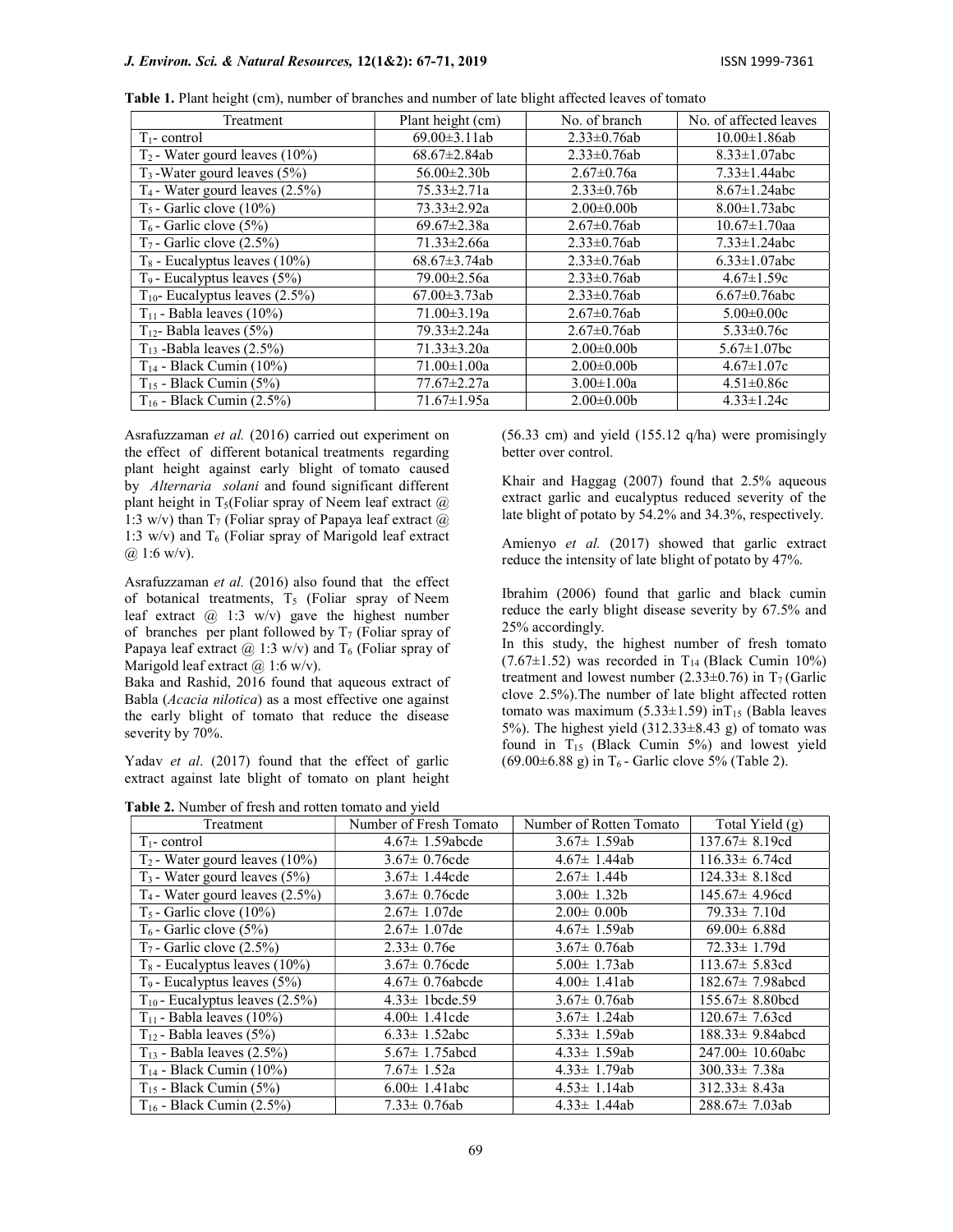Asrafuzzaman et al. (2016) reported that among the botanical treatments,  $T_5$  (Foliar spray of Neem leaf extract  $\omega$  1:3 w/v) gave the highest fresh fruit yield per plant. Botanicals showed significantly better performance than the chemical fungicides. The highest average fruits weight (36.14 g) was recorded in T7 (Foliar spray of Papaya leaf extract  $(\overline{a})$  1:3 w/v) treatment followed by T6 (Foliar spray of Marigold leaf extract  $\omega$  1:6 w/v) and T5 (Foliar spray of Neem leaf extract  $\omega$  1:3 w/v), while the lowest average fruits weight (25.61 g) was recorded in T8 (Control). Among the chemical treatments, T3 (Foliar spray of Rovral 50 WP  $(a)$  2 g/liter) gave the highest average fruit weight (28.33) followed by T1 (Foliar spray of Bavistin 50 WP @ 1 g/liter) and T2 (Foliar spray of Dithane M-45 @ 4.5 g/liter).

Ahmad et al. (2017) observed that garlic extract at 20% concentration was most effective against early blight of tomato caused by Alternaria solani both in vitro and in vivo experiments result. In their study, maximum plant height (76.25 cm), fruit size (57.50  $\text{cm}^3$ ) and yield (511.30 g) were observed in garlic sprayed treatments (20%).

Nashwa (2011) showed that garlic and eucalyptus extract reduced the severity of early blight of tomato by 57.6%, 38.9% and increased yield by 66.7%, 33.3%, respectively at 5% concentration under field conditions.

In an another study, Nashwa et al. (2012) found that garlic and eucalyptus extract effective against early blight of tomato at 5% both in greenhouse and filed conditions. The garlic and eucalyptus extract reduced the disease severity by 56.6% and 51.2% and increased yield 66.7% and 47.6%, respectively in field conditions.

#### Conclusion

The highest plant height of tomato was observed in  $T_{12}$ treatment (Babla leaves  $5\%$ ) and  $T_9$  treatment (Eucalyptus leaves 5%) and more branching was in  $T_{15}$ (Black Cumin (5%) treatment. The maximum number of late blight affected leaves was found in  $T_1$  (control) and  $T<sub>6</sub>$  (Garlic clove 5%) treatments and minimum in  $T_{14}$  (Black Cumin 10%). The maximum number of fresh tomato was observed in  $T_{14}$  (Black Cumin 10%) and  $T_{16}$  (Black Cumin 2.5%) treatments and highest number of rotten tomato was  $\inf_{12}$  (Babla leaves 5%). The highest yield of tomato (g) was recorded  $inT_{15}$ (Black Cumin 5%) treatment and lowest in  $T<sub>6</sub>$  (Garlic clove 5%) treatment.

This study found that three plant extracts (Black Cumin, Garlic clove and Eucalyptus Leaves) are effective to reduce the disease levels of late blight in tomato field. Therefore, these botanicals may be incorporated in tomato field for pest management in eco-friendly way.

#### References

Ahmad, F.; Raziq, F.; Ullah, N.; Khan, H. and Din, N. 2017. In vitro and in vivo bio-assay of phytobiocidal effect of plant extracts on Alternaria solani causing agent of early blight disease in tomato. Archives of Phytopa thology and Plant Protection,  $50(11-12)$ : 568–583.

https://doi.org/10.1080/03235408.2017.13522 47

- Amienyo, C. A.; Manager, G. M. and Affiah, D. U. 2017. In vivo evaluation of garlic (Allium sativum) extracts in the control of potato late blight disease caused by Phytophthora infestans. Journal of Phytopathology and Pest Management, 4(30):41-49
- Asrafuzzaman; Rafiqul, M. I. and Salahuddin, M. M. C. 2016. Management of early blight of tomato through selected botanicals and chemical fungicides. MS Thesis, Department of Plant Pathology, Sher-e-Bangla Agricultural University, Dhaka, Bangladesh.
- Baka, Z. A. M. and Rashad, Y. M. 2016. Alternative control of early blight of tomato using plant extracts from Acacia nilotica, Achillea ragrantissima and Calotropis rocera. Phytopathologia Mediterranea, 55(1): 121−129.
- Brent, K. J. and Hollomon, D. W. 1998. Fungicide resistance: the assessment of risk. FRAC, Global Crop Protection Federation, Brussels, Monograph, 2: 1-48.
- Culver, M.; Fanuel, T. and Chiteka, Z. A. 2012. Effects of Moringa extracts on growth and yield of tomato. Greener Journal of Agricultural Science, 2(5): 207-211
- Dubey,S. C.; Suresh, M. and Singh, B. 2007. Evaluation of Trichoderma species against Fusarium oxysporum f. sp. ciceris for integrated management of chickpea. Biological Control, 40: 118-127.
- Gondal, A. S.; Ijaz, M.; Riaz, K. and Khan, A. R. 2012. Effect of different doses of fungicide (Mancozeb) against Alternaria leaf blight of tomato in Tunnel. Plant Pathology and Microbiology. 3(3): 1-3.
- Griffith, G. W.; Snell, R. and Shaw, D. S.1995. Late blight (Phytophthora infestans) on tomato in the tropics. Mycologist, 9:87-89.
- Hossain, M. H. and Hossain, I. 2012. Effect of seed treatment with different botanicals, Bavistin and BAU Bio-fungicide on germination and seedling vigor of groundnut. Bangladesh Agron., J.,16: 87-94.
- Ibrahim, G. H. 2006. Efficacy of some plant extracts against Alternria Solani and Fusarium Oxysporum F. sp. Lycopersici in tomato plants. Alexandria Science Exchange Journal,  $27(1): 1-5.$